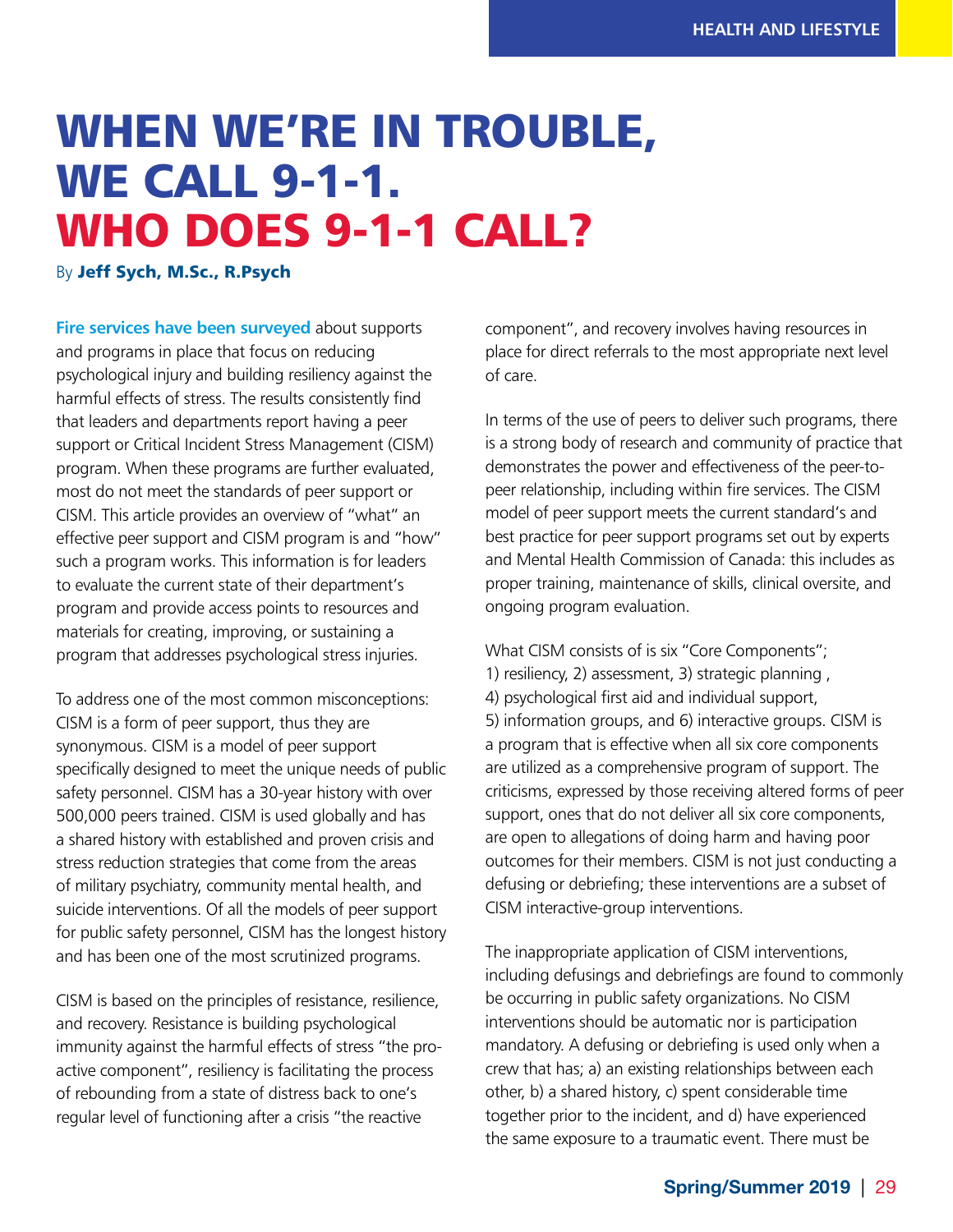evidence that the group has been impacted in such a degree that has caused a disruption and breakdown in group cohesion and team performance.

The focus of the defusing and debriefing is to restore the group's ability to function together, such as being dispatched to another call. The focus of the defusing and debriefing is to reconnect the group to the group's natural coping strategies in order to restore performance and group cohesion. A key factor in considering a defusing is that it has a window of effectiveness of eight hours after the impact of the call. The timing of the defusing though has more to do with the group's psychological readiness than the passage of time.

The most commonly used CISM strategies is that of assessment. CISM peers are trained to assess the impact on individuals and groups through using "the 5-T's." Based on this assessment, including themes emerging, a plan of CISM interventions is developed. This plan is specific to who needs what, and when those impacted are most likely to benefit from the specific CISM peer interventions. Reactive CISM peer support programs, those that primarily exist to responding after an incident, are least effective and can be harmful. Programs that systematically and repeatedly perform defusing and debriefings without the proper assessment risk doing harm by disrupting the emergence of the natural coping strategies in those impacted. A CISM debriefing, it is never conducted sooner than 24 hours after the impact, and most commonly it is done 72 hours or more post-impact.

The resiliency component is a vital component to any effective CISM Peer Support Program. This component is delivered in a pre-incident education program of approximately 20 power-point slides that can be reviewed in 20 minutes at an interval of every three months. Fire Services have been purchasing standalone resiliency programs separate from CISM peer support unaware that an evidence-based resiliency program, developed by The John Hopkin's University, is an integral component of the training and best practices of CISM peer support. In department survey's this is the second most commonly missed CISM component, resiliency training, after that of assessment.

With this article's thumbnail sketch of the key components of CISM peer support complete, lets shift to how a department develops and delivers such a program.

One of the make or break aspects of having a CISM peer support team is that it must be made up of peers who are trusted, respected and seen as a natural go to when someone is in need of support. One of the most effective ways of accomplishing this is through a departmental nomination process. Self-identifying is the second most common approach to finding peers. In either case having an established transparent application, interview and training process is vital for the credibility and success of any team. Selecting and working with an instructor who is approved by a recognized organization, such as the ICISF or ACIAC, with significant experience in the area of mental health and keen understanding of the work firefighters do is vital. Finally, ensuring that the international standards of training are met, including completing training in certificate courses called "Assisting Individuals in Crisis" first, followed by "Group Crisis Intervention." These two courses then qualify individuals to have met the international standards as a "CISM Basic Trained Peer."

In the assessment of current practices there is great disparity in training, with a significant number of peers trained in only "Group Crisis Intervention." This does not meet the community standards as adequate training and opens individuals and organizations to issues of liability and risk of not being effective. Other instructors might leave out other vital aspects of the six core components, such as the assessment phase, believing that the leaders are able to alert peers to the members needs based on the nature of the call.

Ensuring CISM trained peers sign a contract to operate adhering to best practice and guidelines is essential. Confidentiality agreements, a plan to ensure that peers utilize their skills, and have oversite and accountability is a vital component to ensuring CISM peer support is keeping to the principles of best practice. Another key aspect is understanding that CISM peers do not operate independently or self-deploy but are part of a team with the resources to provide ongoing training, supervision and